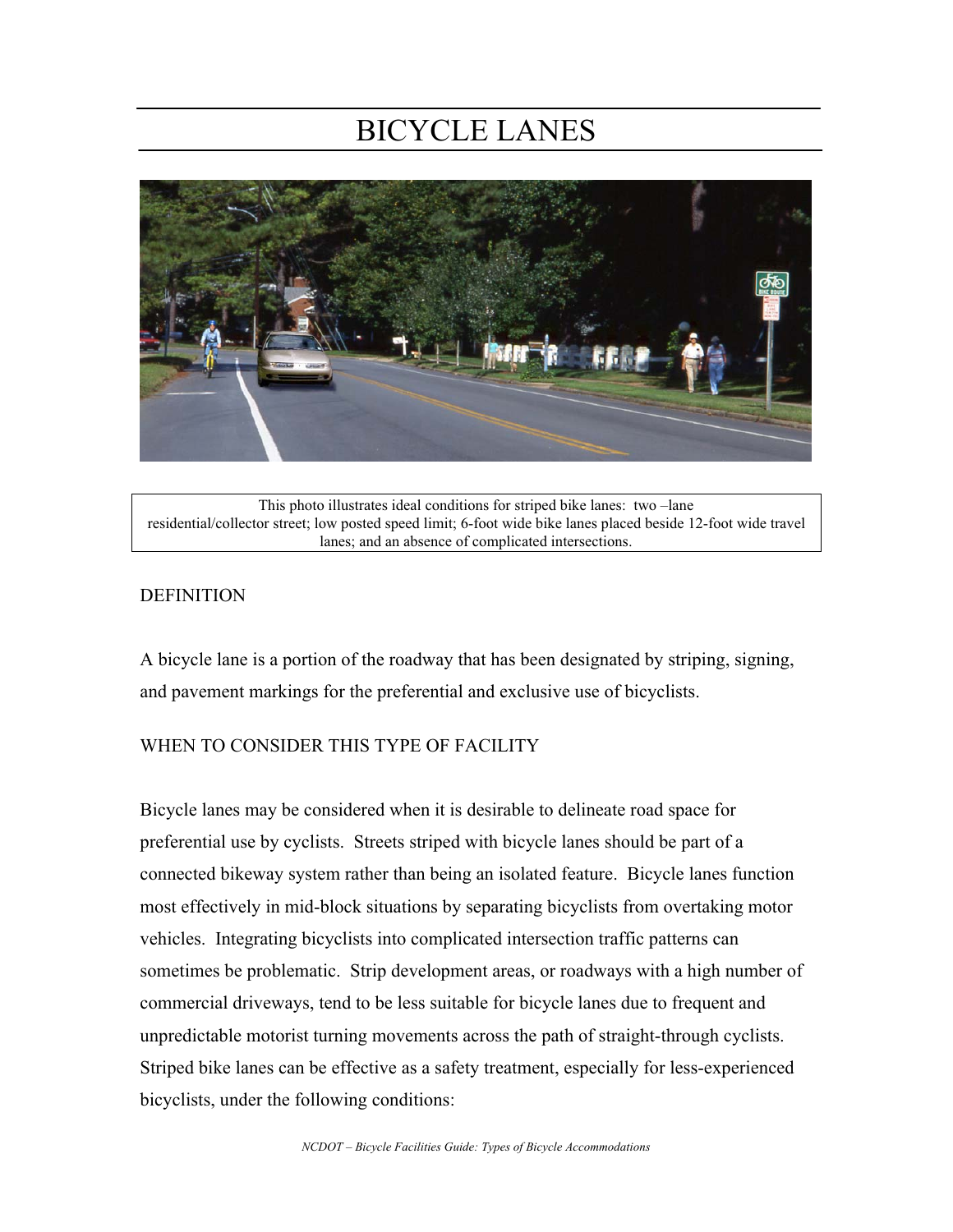- Two-lane residential/collector streets with lower traffic volume, low-posted speed limit, adequate roadway width for both bike lanes and motor vehicle travel lanes, and an absence of complicated intersections.
- A median-divided multi-lane roadway with lower traffic volumes and a low volume of right and left turning traffic would be a more appropriate location for bicycle lanes than a high traffic volume undivided multi-lane roadway with a continuous center turn lane.
- Most bicyclists will choose a route that combines direct access with lower traffic volumes. An origin and destination of less than 4 miles is desirable to generate usage on a facility.

#### PRINCIPAL PLANNING CONCERNS WITH BICYCLE LANES

- High traffic volume, strip-developed areas that generate a high number of motor vehicle turning conflicts with straight-through cyclists riding in bicycle lanes are to be avoided.
- Most bicycle/motor vehicle crashes occur at intersections and driveways. Roadways with numerous complicated intersections and interchanges increase the potential for crashes.
- Inadequate lane width or use of the concrete gutter pan as the bike lane area is not desirable.
- Abrupt termination of bike lanes at hazard or constraint locations creates a situation that may force bicyclists to make awkward movements in traffic.
- Bike lanes striped on roadways with numerous complicated intersections, including freeway interchanges, may give some less-experienced bicyclists a false sense of security.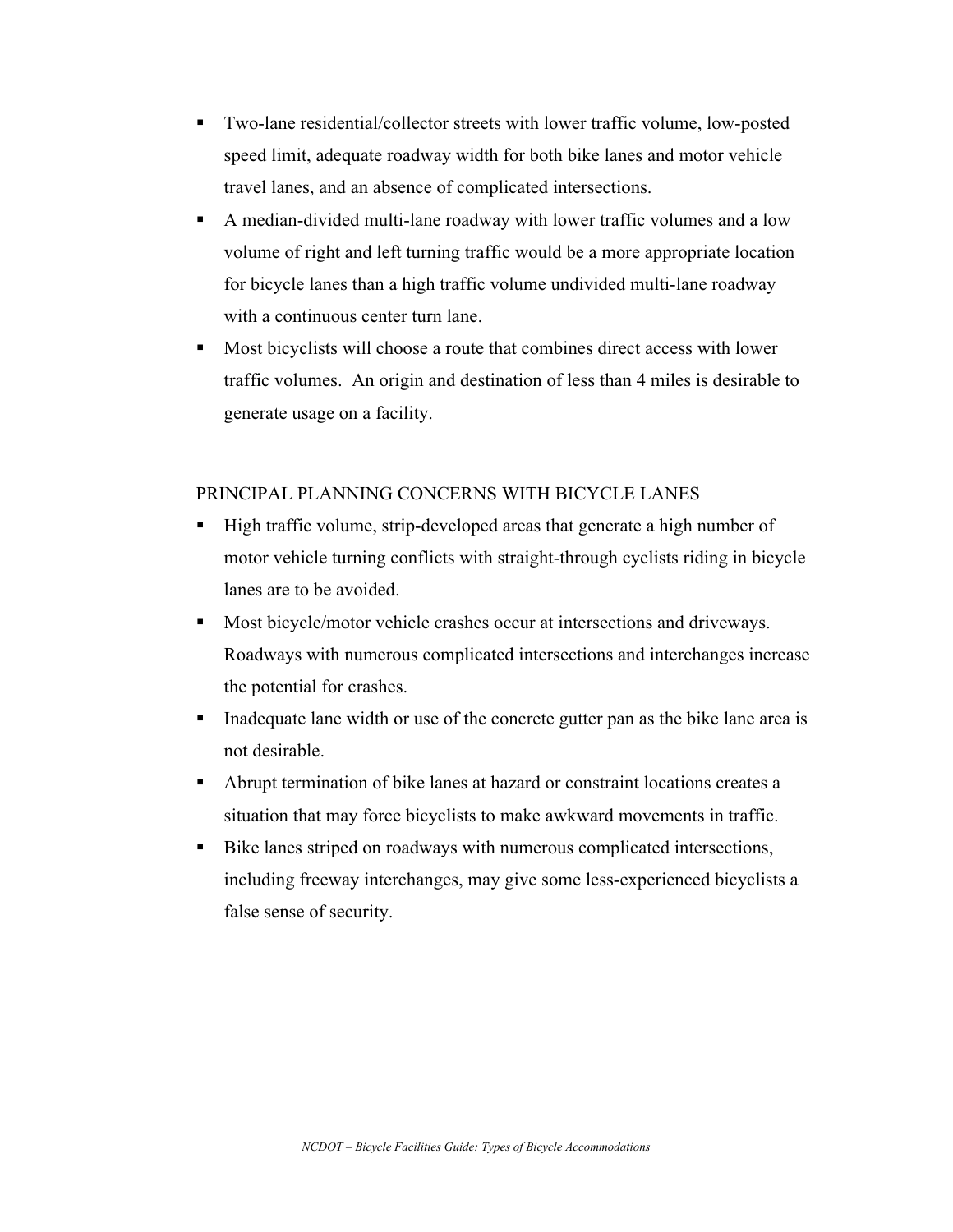

This photo illustrates an abrupt end of the bicycle facility. This is a hazard for the cyclist and motorist, because it forces the cyclist to merge abruptly into dense traffic.

### PLANNING AND DESIGN CONSIDERATIONS

- Under ideal conditions, the minimum bicycle lane width is  $1.2m$  (4 ft.), not including the concrete gutter pan.
- Roadways striped with bicycle lanes should be connected to a system of bikeways (other roads with striped bicycle lanes, signed bike routes, or off-road bicycle paths) to be effective.
- Bicycle lanes should be one way facilities and should carry traffic in the same direction as adjacent motor vehicle traffic.
- Two-way bicycle lanes on one side of the road are not recommended because they promote riding against the flow of motor vehicle traffic. Wrong-way riding is a significant cause of car/bike crashes.
- On one-way streets, bicycle lanes should be on the right side of the road, unless it would decrease conflicts, such as at bus stops, if placed on the left.